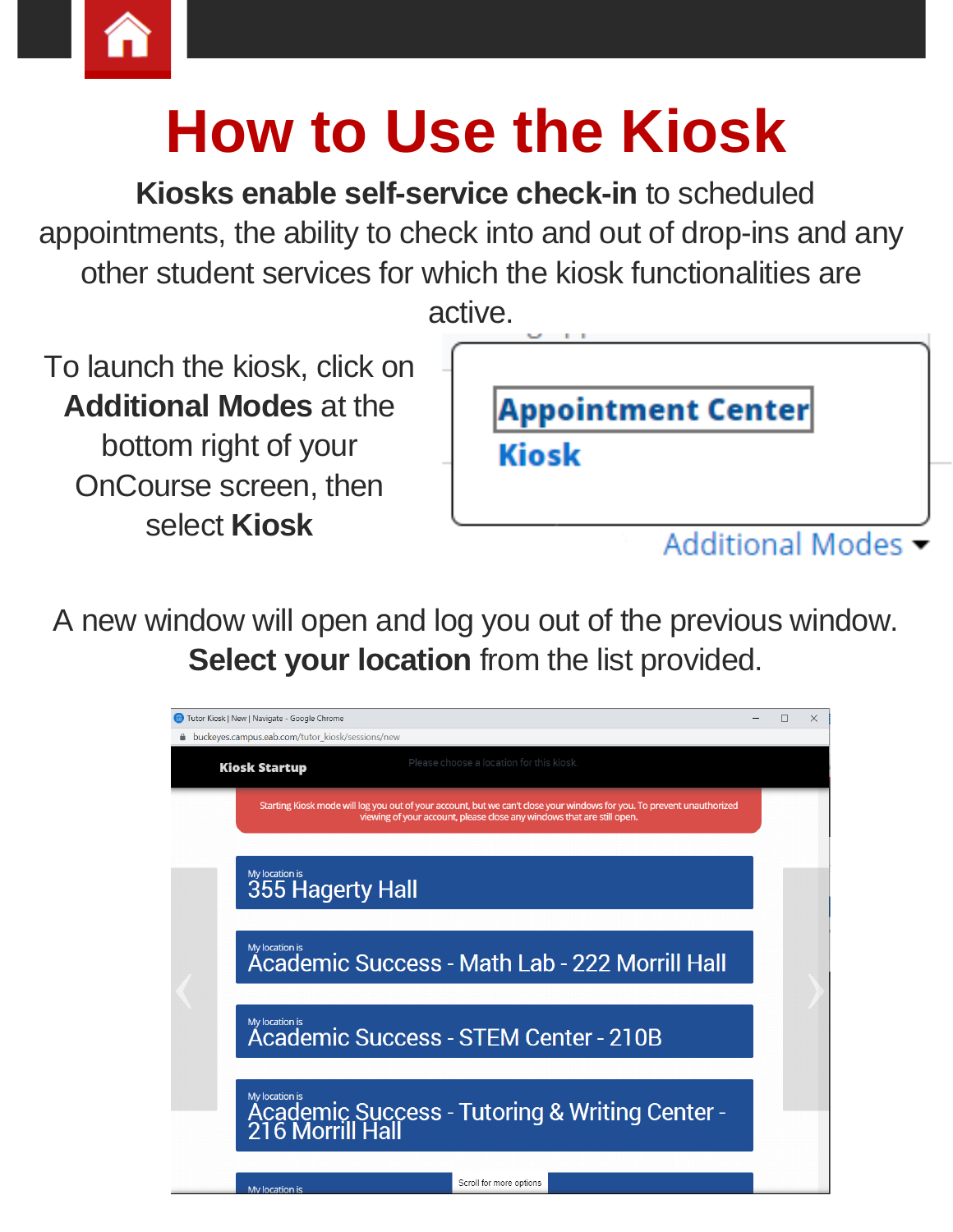

Next you will decide which services you want students to be able to check-in for through the kiosk. If you want all available services, please select **All Available Services**.

| <b>Kiosk Startup</b>                                                                                                                                                                                                                                                                   | Please choose services for this kiosk. |  |  |
|----------------------------------------------------------------------------------------------------------------------------------------------------------------------------------------------------------------------------------------------------------------------------------------|----------------------------------------|--|--|
| The MSLC Kiosk CH004 location currently supports Tutoring Care Unit. Choose "All Available Services" (multi-purpose) if you<br>want students to choose a Care Unit and Service when logging in. Choosing a single service (single purpose) allows for faster<br>dropping and checkins. |                                        |  |  |
| I want this kiosk to offer<br><b>All Available Services</b>                                                                                                                                                                                                                            |                                        |  |  |
| I want this kiosk to offer only<br><b>Math 1050</b>                                                                                                                                                                                                                                    |                                        |  |  |
| I want this kiosk to offer only<br>Math 1075                                                                                                                                                                                                                                           |                                        |  |  |
| I want this kiosk to offer only<br>Math 1120                                                                                                                                                                                                                                           |                                        |  |  |
| I want this kiosk to offer only<br><b>Math 1121</b>                                                                                                                                                                                                                                    | Scroll for more options                |  |  |
| <b>MSLC Kiosk CH004</b> Tutoring                                                                                                                                                                                                                                                       |                                        |  |  |

After selecting your service(s) option, you will see the log-in screen. This is where students will either **swipe their BuckID** to check-in, or **enter their student ID number**.

| <b>Welcome</b> to<br><b>MSLC Kiosk CH004</b>           |        |  |
|--------------------------------------------------------|--------|--|
| Please swipe your card or sign in with your student ID |        |  |
|                                                        | Submit |  |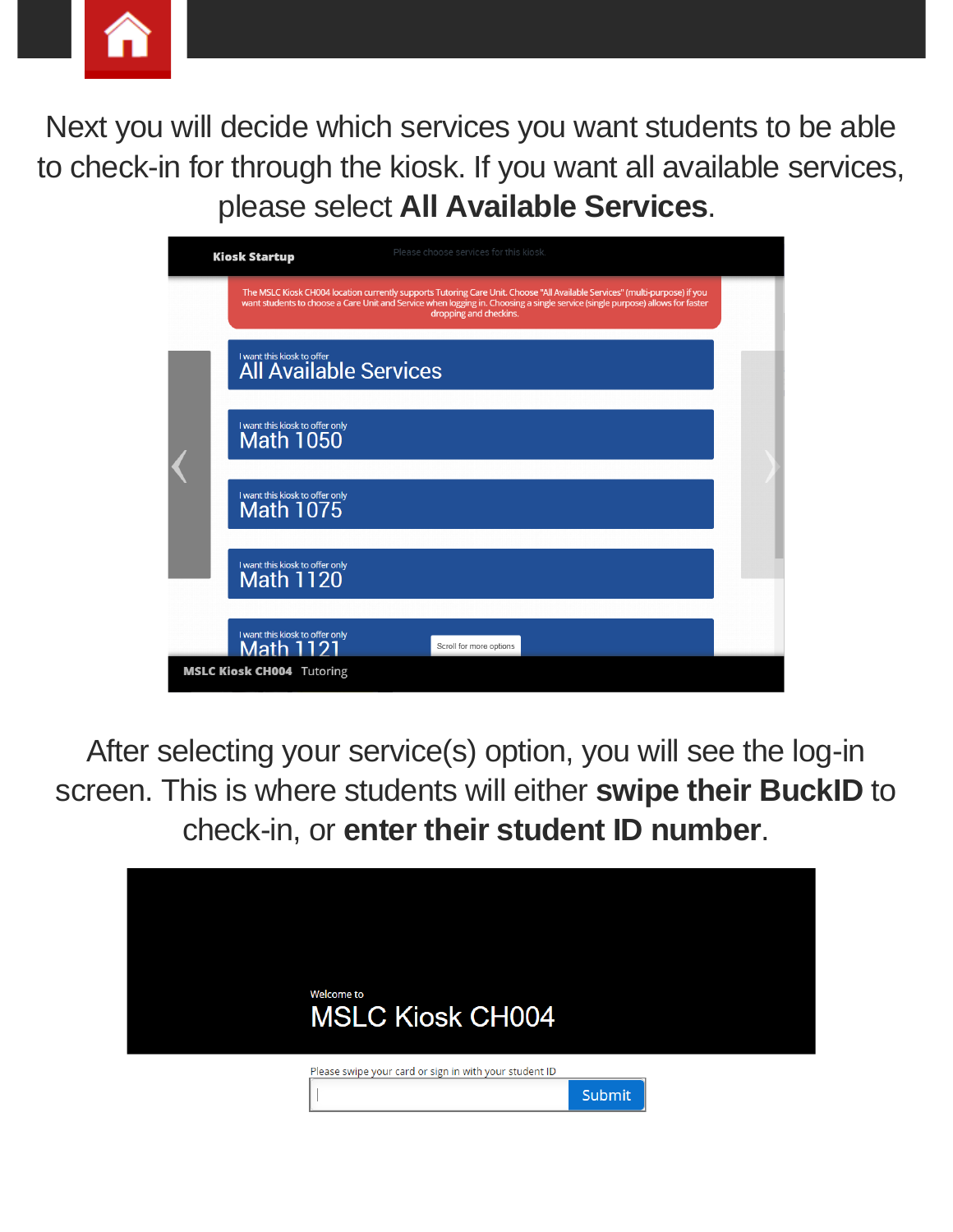

Students will then see a list of services they can check in for at that time. If they have a scheduled appointment, they will see a green box at the top of the screen that prompts them to check-in for that appointment.



If the student selects a drop-in appointment, they will have the option to select an available staff member or meet with first available person (this is based on your location settings)